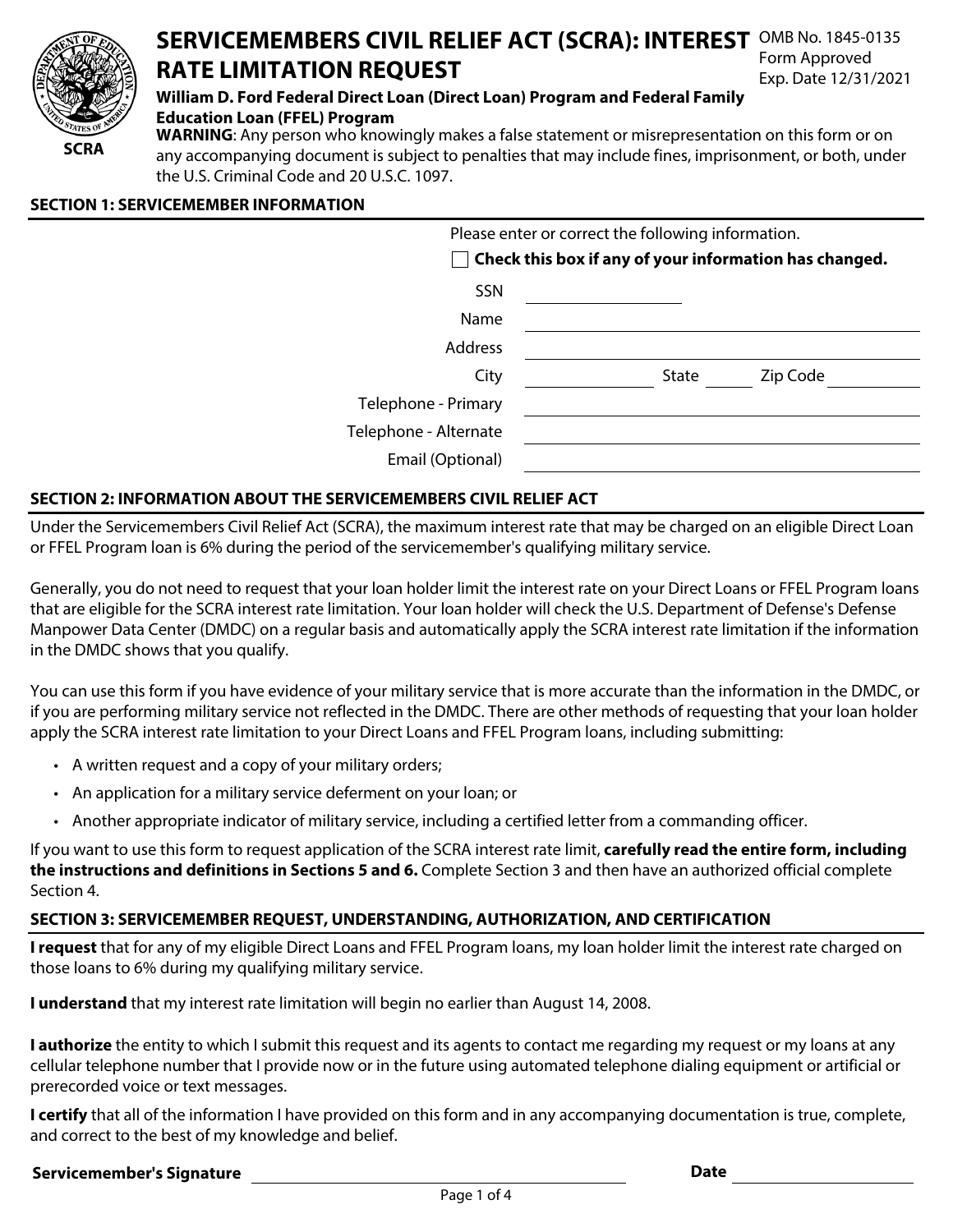#### **SECTION 4: AUTHORIZED OFFICIAL'S CERTIFICATION**

- **1.** Select the branch of military service that the servicemember is a member of:
	- Army, Navy, Air Force, Marine Corps, or Coast Guard (including Reserves and National Guard) - Continue to Item 2.
	- Public Health Service Continue to Item 2.
	- National Oceanic and Atmospheric Administration - Continue to Item 2.
	- None of the above The servicemember is not eligible for the SCRA interest rate limitation.
- **2.** Select the level of service that the servicemember is engaged in:
	- $\Box$  Active duty under 10 USC 101(d)(1) Continue to Item 3.
	- National Guard service under 32 USC 502(f) authorized by the President or the Secretary of Defense for a period of more than 30 consecutive days to respond to a national emergency declared by the President - Skip to Item 4.
	- Active service in the Public Health Service or in the National Oceanic and Atmospheric Administration - Skip to Item 5.
	- Absent from duty due to sickness, wounds, leave, or other lawful cause - Skip to Item 5.
	- None of the above The servicemember is not eligible for the SCRA interest rate limitation.

**3.** Is the servicemember activated from a reserve component (Reserves or National Guard)?

 $\Box$  Yes - Continue to Item 4.  $\Box$ No - Skip to Item 5.

- **4.** Provide the date the servicemember was notified of his or her call to active duty and then continue to Item 5.
- **5.** Provide the start date of the servicemember's active duty military service or active service and then continue to Item 6.
- **6.** Is the end date of the servicemember's military service known?

Yes - Continue to Item 7.

 $\Box$ No - Complete the certification below.

**7.** Provide the end date of the servicemember's military service and then complete the certification below.

**I certify**, to the best of my knowledge and belief, that the servicemember named above is performing military service as indicated in this section.

Name of Military Branch or National Guard Component

| Address                                |       |          |             |  |
|----------------------------------------|-------|----------|-------------|--|
| City                                   | State | Zip Code | Telephone   |  |
| Name and Title of Authorized Official  |       |          |             |  |
| <b>Authorized Official's Signature</b> |       |          | <b>Date</b> |  |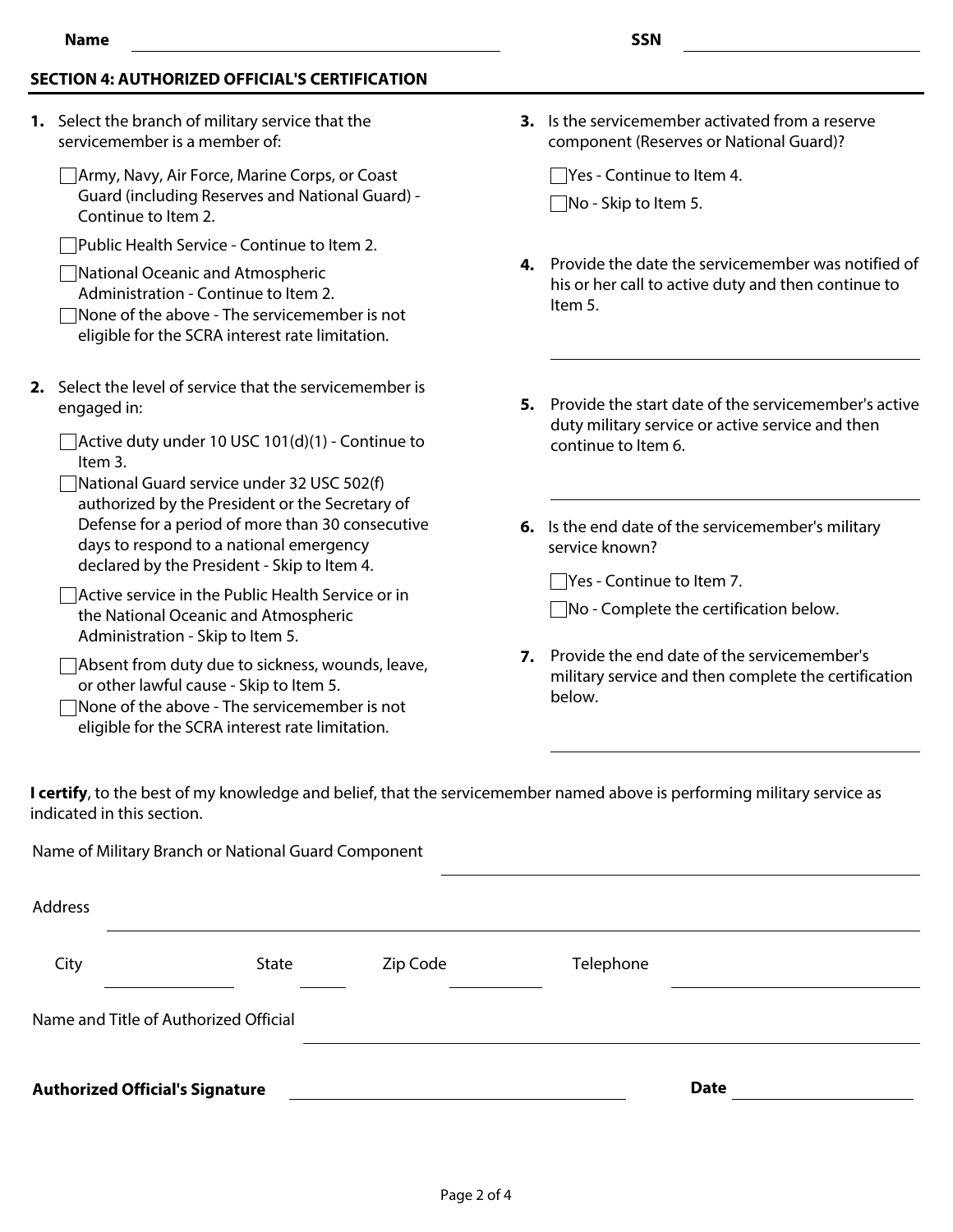### **SECTION 5: INSTRUCTIONS FOR COMPLETING THE FORM**

Type or print using dark ink. Enter dates as month-day-year (mm-dd-yyyy). Use only numbers. Example: March 14, 2015 = 03-14-2015. If you need help completing this form, contact your loan holder. If you want the SCRA interest rate limitation to apply to loans that are held by different loan holders, you must submit a separate request to each loan holder. **Return the completed form to the address shown in Section 7.**

## **SECTION 6: DEFINITIONS**

The **William D. Ford Federal Direct Loan (Direct Loan) Program** includes Direct Subsidized Loans, Direct Unsubsidized Loans, Direct PLUS Loans, and Direct Consolidation Loans.

The **Federal Family Education Loan (FFEL) Program** includes Federal Stafford Loans (both subsidized and unsubsidized), Federal PLUS Loans, Federal Consolidation Loans, and Federal Supplemental Loans for Students (SLS).

An **authorized official** who may complete Section 4 is your commanding officer, personnel officer, or unit-readiness non-commissioned officer.

The **holder** of your Direct Loans is the U.S. Department of Education (the Department). The holder of your FFEL Program loans may be a lender, secondary market, guaranty agency, or the Department. Your loan holder may use a servicer to handle billing, payment, repayment options, and other communications on your loans. References to "your loan holder" on this form mean either your loan holder or your servicer.

**Period of qualifying military service** means the period of time when:

- A member of the U.S. Army, Navy, Air Force, Marine Corps, or Coast Guard (or respective Reserve component) is on active duty, including full-time duty in the active military service of the United States and full-time training duty, annual training duty, and attendance, while in the active military service, at a school designated as a service school by law or by the Secretary of the military department concerned, but not including full-time National Guard duty;
- A member of the National Guard is performing service on active duty or full-time National Guard duty authorized by the President or the Secretary of Defense for a period of more than 30 consecutive days under 32 USC 502(f), for the purposes of responding to a national emergency declared by the President and supported by Federal funds;
- A commissioned officer of the Public Health Service or the National Oceanic and Atmospheric Administration is on active service; or
- A servicemember is absent from duty due to sickness, wounds, leave, or other lawful cause.

An **eligible servicemember** is a borrower with eligible Direct Loans or FFEL Program loans who received those loans or an endorser who signed as such on an eligible Direct Loan or a FFEL Program loan prior to the date that the period of qualifying military service began.

The **interest rate** includes interest and other charges or fees applied to the loan. During periods of qualifying active duty military service, the interest rate on the eligible loan will not exceed 6%. If the interest rate is already below 6%, the loan will retain the lower interest rate.

**Eligible Direct Loans and FFEL Program loans** are Direct Loan and FFEL Program loans made before the date the period of qualifying military service began. A Direct or Federal Consolidation Loan is eligible only if you signed the promissory note for the loan before the period of qualifying military service began

### **SECTION 7: WHERE TO SEND THE COMPLETED REQUEST**

| Return the completed form and any documentation to:   | If you need help completing this form, call:              |
|-------------------------------------------------------|-----------------------------------------------------------|
| (If no address is shown, return to your loan holder.) | (If no telephone number is shown, call your loan holder.) |
|                                                       |                                                           |